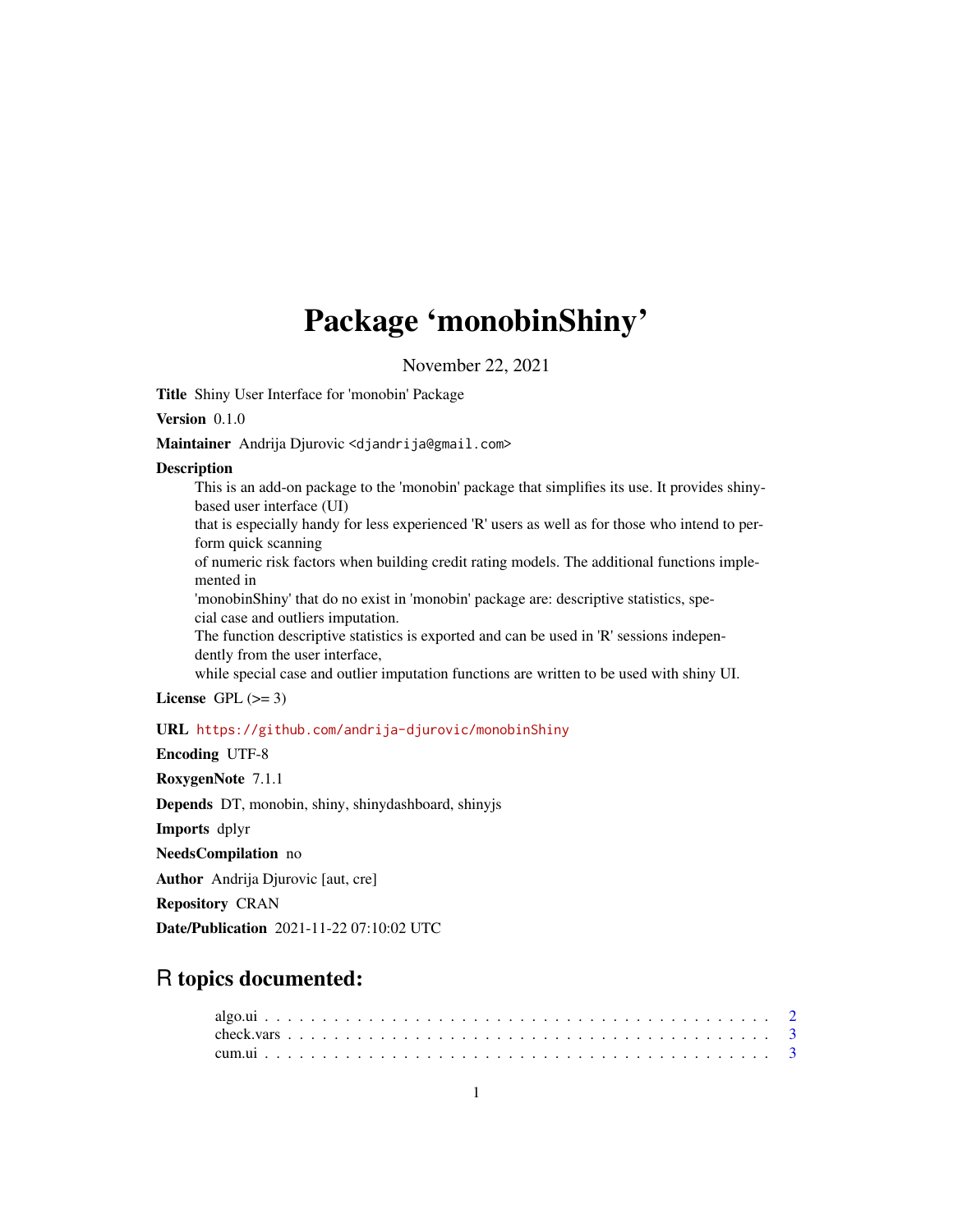# algo.ui

23

<span id="page-1-0"></span>

|        |  | $\overline{4}$ |
|--------|--|----------------|
|        |  | 5              |
|        |  | 6              |
|        |  | $\overline{7}$ |
|        |  | 7              |
| dm.ui  |  | 8              |
|        |  | 8              |
|        |  | 9              |
|        |  | 10             |
| mb.ui  |  | 10             |
|        |  | 11             |
|        |  | 11             |
|        |  | 12             |
|        |  | 13             |
|        |  | 14             |
|        |  | 14             |
|        |  | 15             |
|        |  | 16             |
|        |  | 17             |
|        |  | 17             |
|        |  |                |
|        |  | 18             |
|        |  | 19             |
|        |  | 20             |
| upd.dm |  | 20             |
|        |  | 21             |
|        |  | 22             |
|        |  |                |

# **Index**

algo.ui

Server side for monobin functions' inputs

# **Description**

Server side for monobin functions' inputs

# **Usage**

algo.ui(id)

# **Arguments**

Namespace id. id

# **Value**

No return value, server side call for user interface of the selected binning algorithm.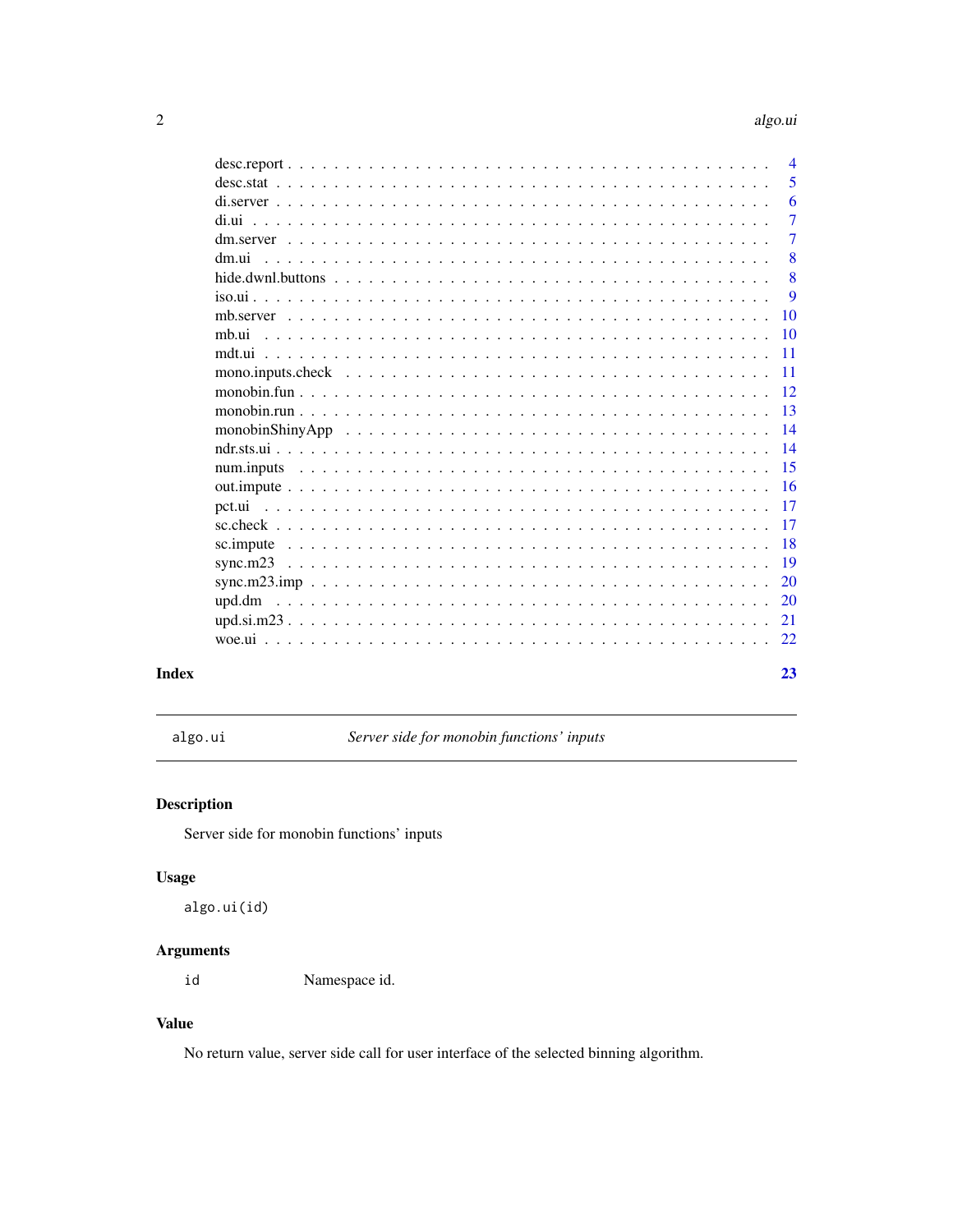<span id="page-2-0"></span>check.vars 3

### Examples

```
if (interactive()) {
algo.ui(id = "monobin")
}
```
# check.vars *Check for categorical variables when importing the data*

# Description

Check for categorical variables when importing the data

#### Usage

check.vars(tbl)

#### Arguments

tbl Imported data frame.

# Value

Returns a character vector which describes variables type of imported data frame.

# Examples

if (interactive()) { check.msg <- check.vars(tbl = rv\$db) }

cum.ui *cum.bin - monobin functions' inputs*

### Description

cum.bin - monobin functions' inputs

#### Usage

cum.ui(id)

# Arguments

id Namespace id.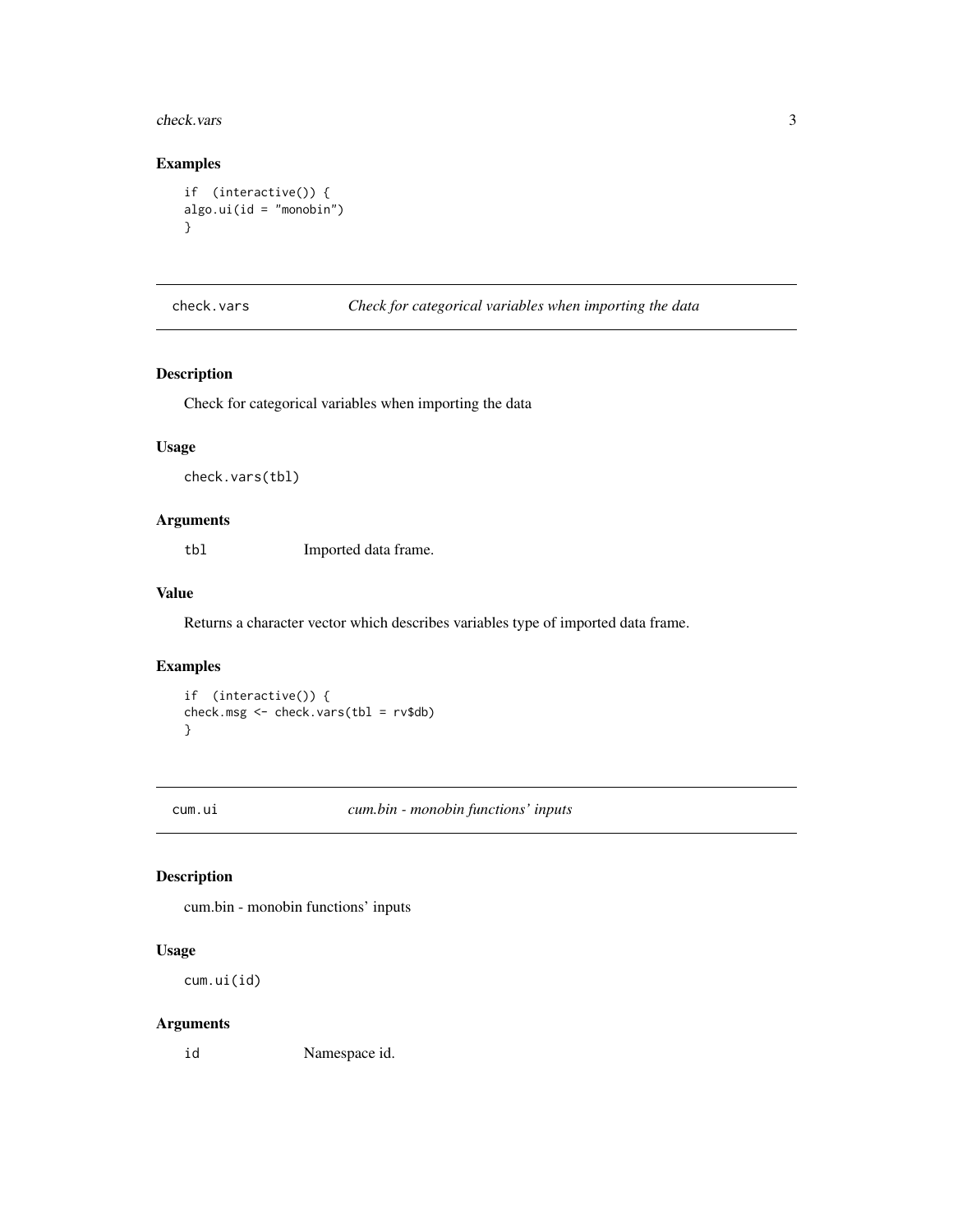### <span id="page-3-0"></span>Value

No return value, called for user interface of the cum.bin - monobin functions' inputs.

#### Examples

```
if (interactive()) {
output$algo.args <- renderUI({tagList(switch(algo.select, "cum.bin" = cum.ui(id = id),
  "iso.bin" = iso.ui(id = id),
  "ndr.bin" = ndr.sts.ui(id = id),
  "sts.bin" = ndr.sts.ui(id = id),
  "pct.bin" = pct.ui(id = id),
  "woe.bin" = woe.ui(id = id),
          "mdt.bin" = mdt.ui(id = id)))
})
}
```
desc.report *Descriptive statistics report*

# Description

Descriptive statistics report

#### Usage

```
desc.report(target, rf, sc, sc.method, db)
```
#### Arguments

| target    | Selected target.                                                            |
|-----------|-----------------------------------------------------------------------------|
| rf        | Vector of a selected numeric risk factors.                                  |
| <b>SC</b> | Numeric vector of special case values.                                      |
| sc.method | Define how special cases will be treated, all together or in separate bins. |
| db        | Data frame of target and numeric risk factors.                              |

#### Value

Returns a data frame with descriptive statistics for the selected risk drivers.

```
if (interactive()) {
srv$desc.stat <- withProgress(message = "Running descriptive statistics report",
value = 0, \{desc.report(target = "qual",
rf = rf,sc = sc,
```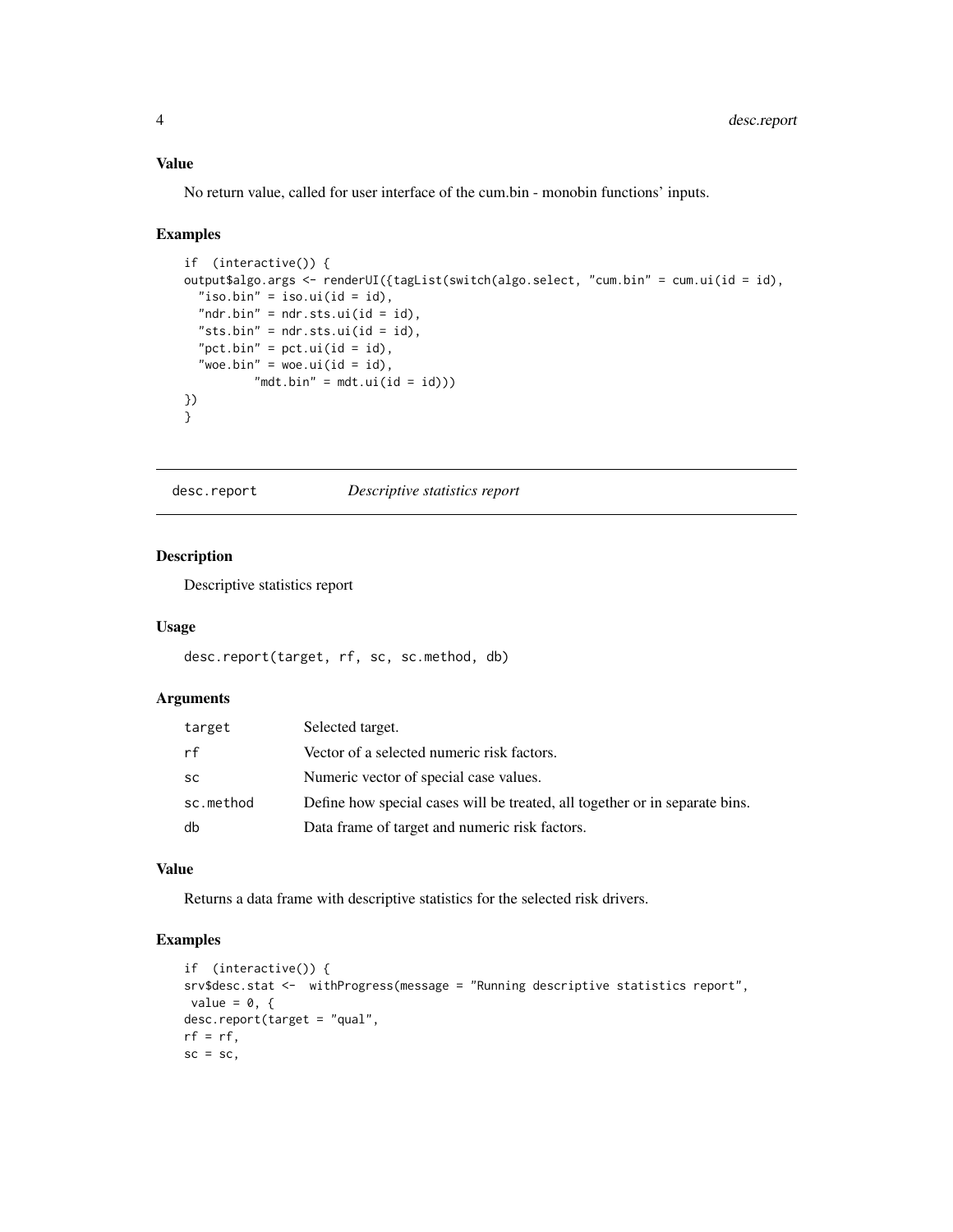<span id="page-4-0"></span>desc.stat 5

```
sc.method = sc.method,
db = isolate(rv$db))
})
}
```
desc.stat *Descriptive statistics*

### Description

desc.stat returns the descriptive statistics of numeric risk factor. Reported metrics covers mainly univariate and part of bivariate analysis which are usually standard steps in credit rating model development. Metrics are reported for special (if exists) and complete case groups separately. Report includes:

- risk.factor: Risk factor name.
- type: Special case or complete case group.
- bin: When special case method is together then bin is the same as type, otherwise all special cases are reported separately.
- cnt: Number of observations.
- pct: Percentage of observations.
- min: Minimum value.
- p1, p5, p25, p50, p75, p95, p99: Percentile values.
- avg: Mean value.
- avg.se: Standard error of mean.
- max: Maximum value.
- neg: Number of negative values.
- pos: Number of positive values.
- cnt.outliers: Number of outliers. Records above and below  $Q75 + 1.5 \times IQR$ , where IQR = Q75 -Q25, where IQR is interquartile range.

#### Usage

```
desc.start(x, y, sc = c(NA, NaN, Inf), sc.method = "together")
```
#### Arguments

| X         | Numeric risk factor.                                                                                                                                                                                                                                                                |
|-----------|-------------------------------------------------------------------------------------------------------------------------------------------------------------------------------------------------------------------------------------------------------------------------------------|
| У         | Numeric target vector (binary or continuous).                                                                                                                                                                                                                                       |
| SC        | Numeric vector with special case elements. Default values are c(NA, NaN,<br>Inf). Recommendation is to keep the default values always and add new ones if<br>needed. Otherwise, if these values exist in x and are not defined in the sc vector,<br>function will report the error. |
| sc.method | Define how special cases will be treated, all together or in separate bins. Possible<br>values are "together", "separately".                                                                                                                                                        |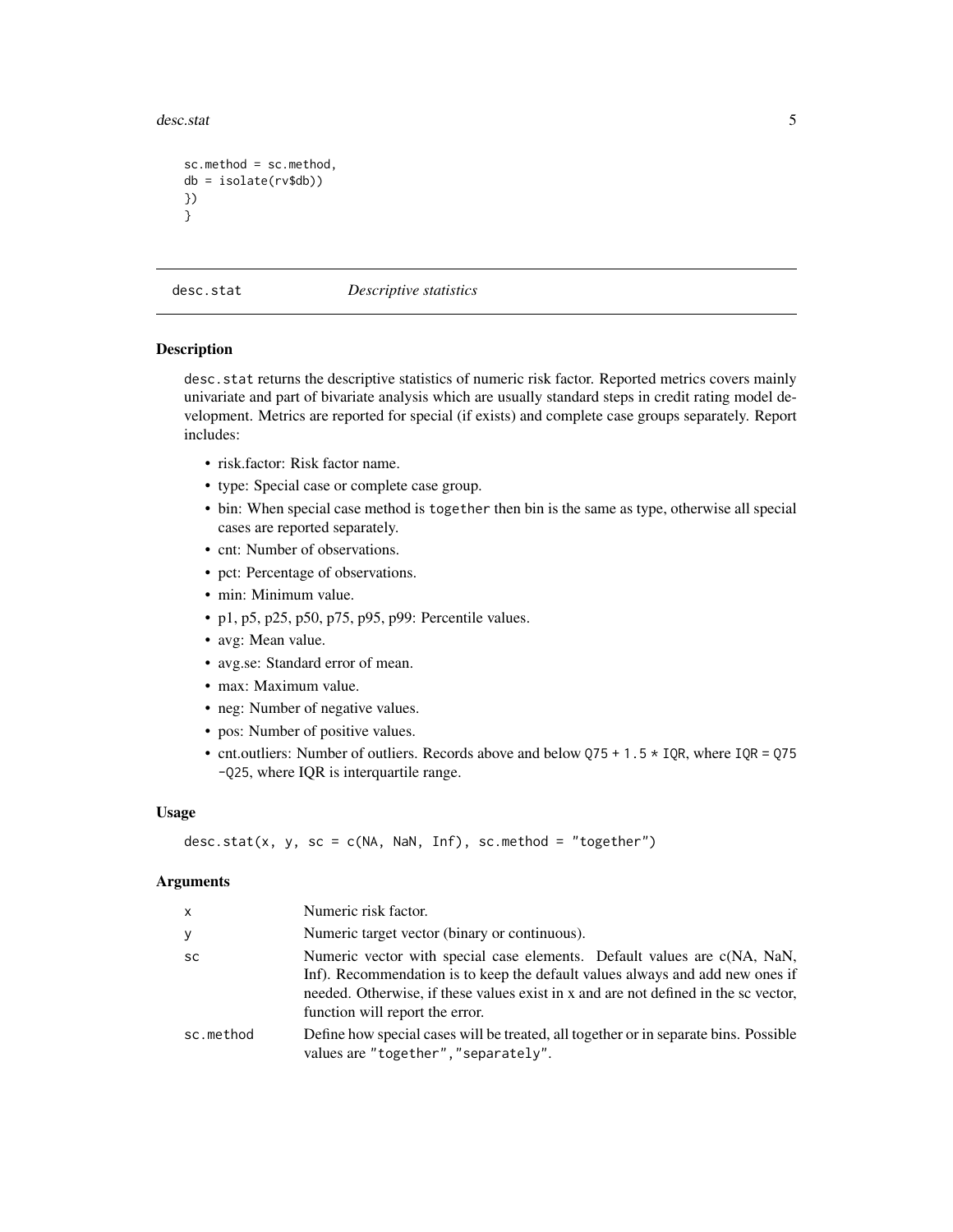#### <span id="page-5-0"></span>Value

Data frame of descriptive statistics metrics, separately for complete and special case groups.

# Examples

```
suppressMessages(library(monobinShiny))
data(gcd)
desc.stat(x = \text{gcd}$age, y = \text{gcd}$qual)
gcd$age[1:10] <- NA
gcd$age[50:75] <- Inf
desc.stat(x = gcd$age, y = gcd$qual, sc.method = "together")
desc.stat(x = gcd$age, y = gcd$qual, sc.method = "separately")
```
di.server *Descriptive statistics and imputation module - server side*

# Description

Descriptive statistics and imputation module - server side

#### Usage

di.server(id)

### Arguments

id Namespace id.

#### Value

No return value, called for descriptive statistics and imputation module server side.

```
if (interactive()) {
di.server(id = "desc.imputation")
}
```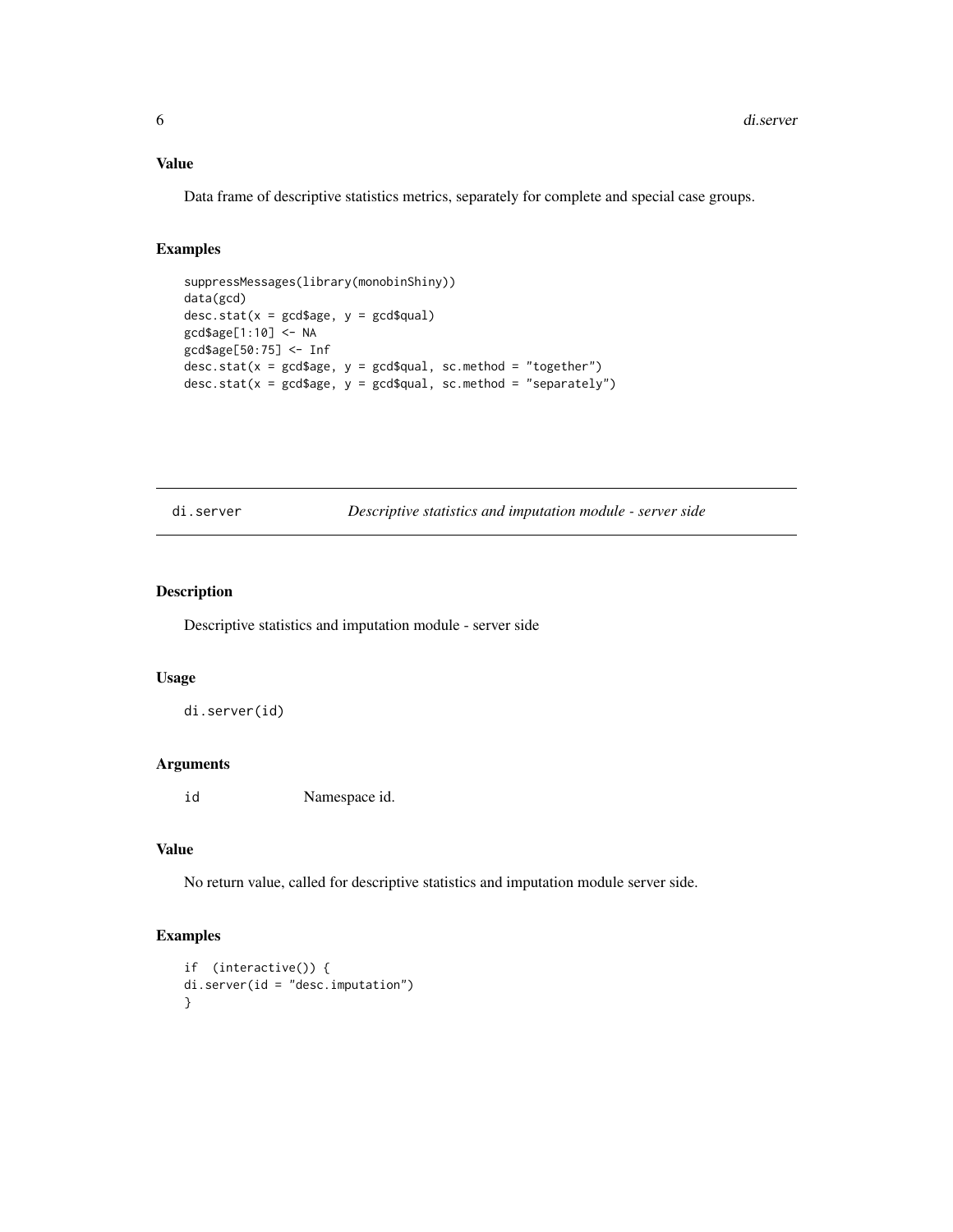<span id="page-6-0"></span>

Descriptive statistics and imputation module - user interface

# Usage

di.ui(id)

# Arguments

id Namespace id.

# Value

No return value, called for descriptive statistics and imputation module user interface.

### Examples

if (interactive()) { di.ui(id = "desc.imputation") }

dm.server *Data manager module - server side*

# Description

Data manager module - server side

#### Usage

```
dm.server(id)
```
# Arguments

id Namespace id.

#### Value

No return value, called for data manager module server side.

```
if (interactive()) {
dm.server(id = "data.manager")
}
```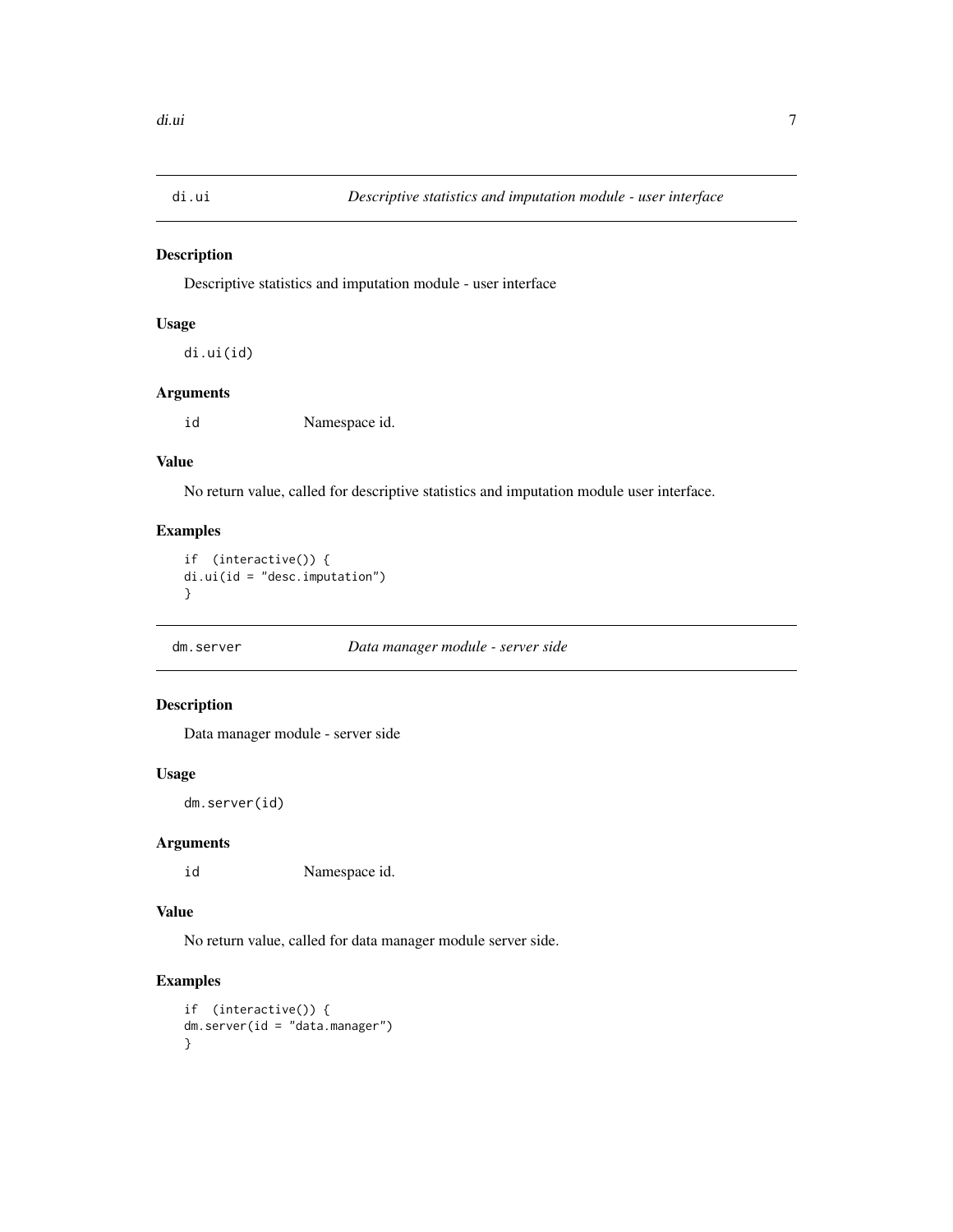<span id="page-7-0"></span>

Data manager module - user interface

# Usage

dm.ui(id)

#### Arguments

id Namespace id.

# Value

No return value, called for data manager module user interface.

# Examples

```
if (interactive()) {
dm.ui(id = "data.manager")
}
```
hide.dwnl.buttons *Hide download buttons from descriptive statistics module*

# Description

Hide download buttons from descriptive statistics module

#### Usage

```
hide.dwnl.buttons(id)
```
#### Arguments

id Namespace id.

# Value

No return value, called in order to hide download buttons (imp.div and out.div) from descriptive statistics module.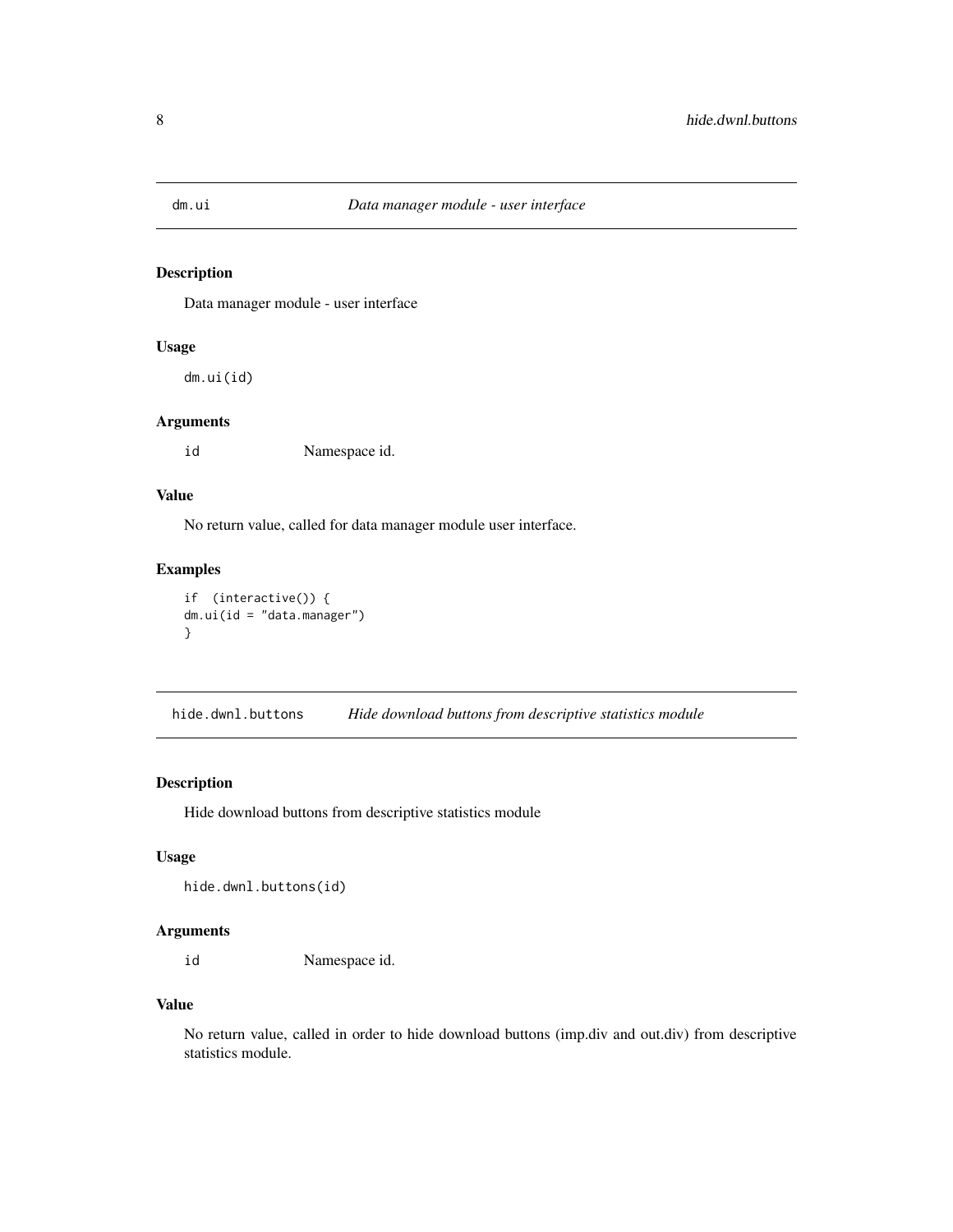<span id="page-8-0"></span>iso.ui 9

# Examples

```
if (interactive()) {
observeEvent(rv$dwnl.sync, {
hide.dwnl.buttons(id = "desc.imputation")
}, ignoreInit = TRUE)
}
```
iso.ui *iso.bin - monobin functions' inputs*

# Description

iso.bin - monobin functions' inputs

# Usage

iso.ui(id)

# Arguments

id Namespace id.

# Value

No return value, called for user interface of the iso.bin - monobin functions' inputs.

```
if (interactive()) {
output$algo.args <- renderUI({tagList(switch(algo.select, "cum.bin" = cum.ui(id = id),
  "iso.bin" = iso.ui(id = id),
  "ndr.bin" = ndr.sts.ui(id = id),
  "sts.bin" = ndr.sts.ui(id = id),
  "pct.bin" = pct.ui(id = id),
  "woe.bin" = woe.ui(id = id),
          "mdt.bin" = mdt.ui(id = id))
})
}
```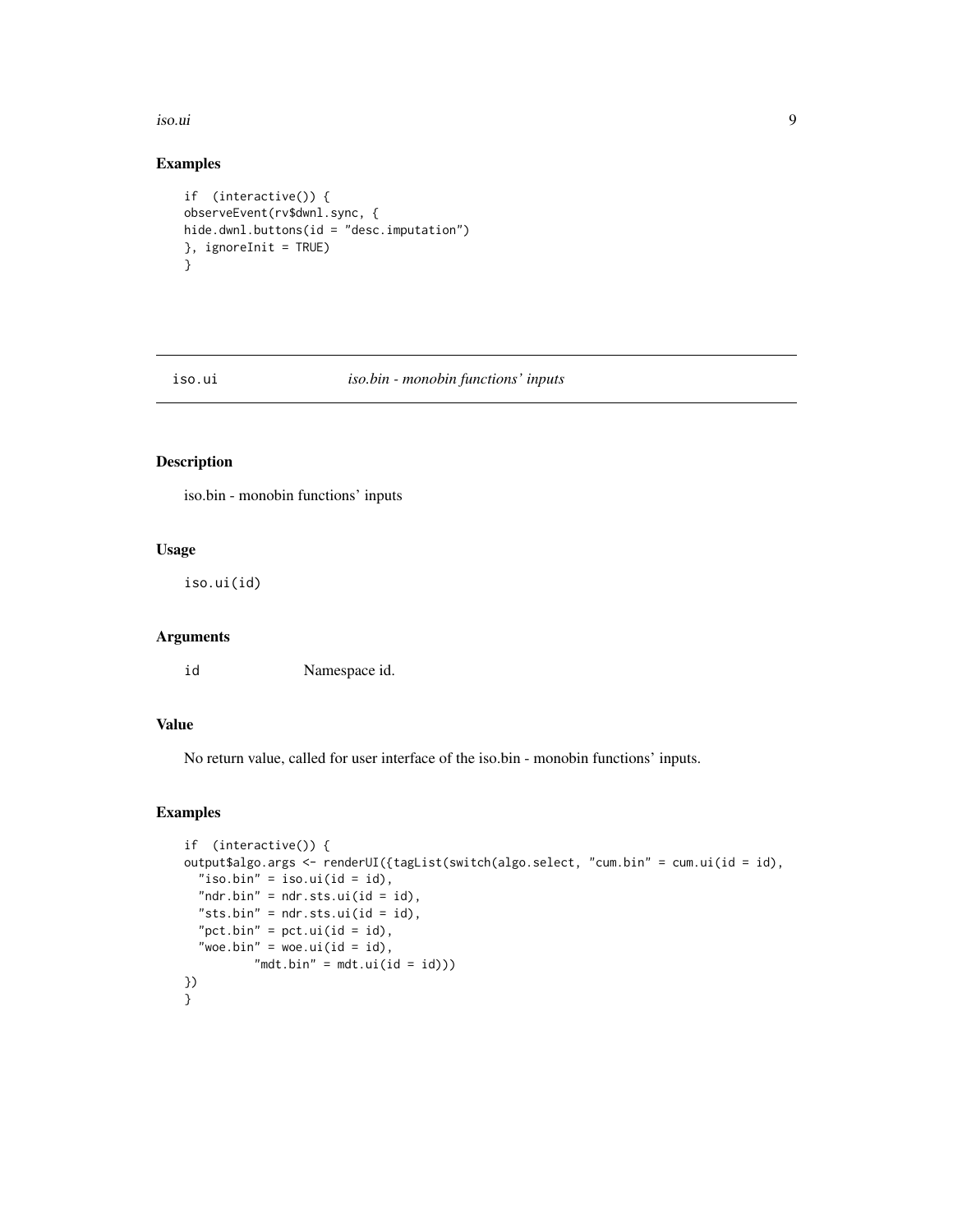<span id="page-9-0"></span>

Monobin module - server side

# Usage

mb.server(id)

# Arguments

id Namespace id.

#### Value

No return value, called for monobin module server side.

# Examples

```
if (interactive()) {
mb \cdot server(id = "monobin")}
```
# mb.ui *Monobin module - user interface*

# Description

Monobin module - user interface

#### Usage

mb.ui(id)

# Arguments

id Namespace id.

# Value

No return value, called for monobin module user interface.

```
if (interactive()) {
mb.ui(id = "monobin")
}
```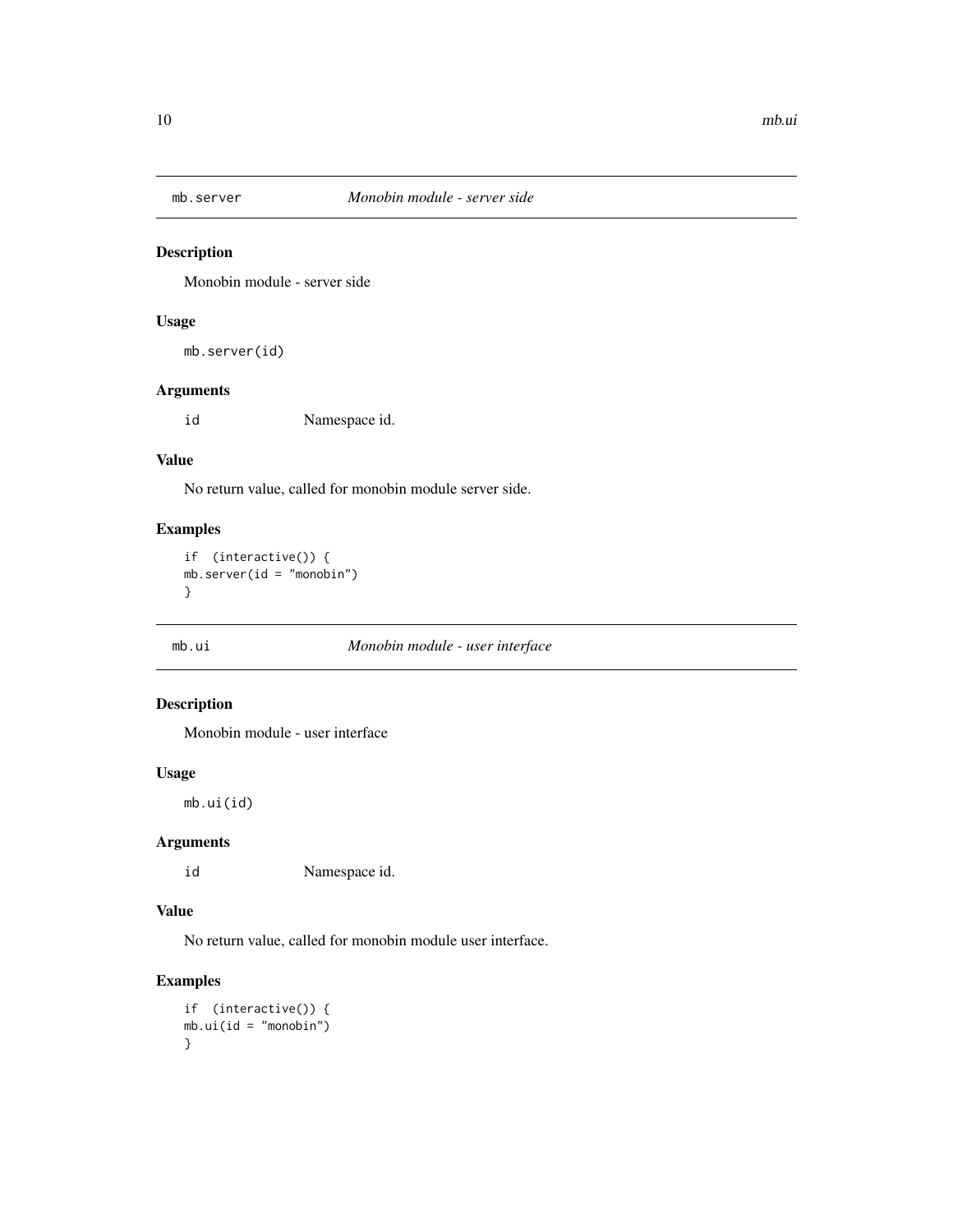<span id="page-10-0"></span>

mdt.bin - monobin functions' inputs

#### Usage

mdt.ui(id)

# Arguments

id Namespace id.

# Value

No return value, called for user interface of the iso.bin - monobin functions' inputs.

#### Examples

```
if (interactive()) {
output$algo.args <- renderUI({tagList(switch(algo.select, "cum.bin" = cum.ui(id = id),
  "iso.bin" = iso.ui(id = id),
  "ndr.bin" = ndr.sts.ui(id = id),
  "sts.bin" = ndr.sts.ui(id = id),
  "pct.bin" = pct.ui(id = id),
  "woe.bin" = woe.ui(id = id),
          "mdt.bin" = mdt.ui(id = id)))
})
}
```
mono.inputs.check *Check for numeric arguments - monobin module*

# Description

Check for numeric arguments - monobin module

#### Usage

mono.inputs.check(x, args.e)

# Arguments

| $\boldsymbol{\mathsf{x}}$ | Binning algorithm from monobin package.             |
|---------------------------|-----------------------------------------------------|
| args.e                    | Argument elements of the selected monobin function. |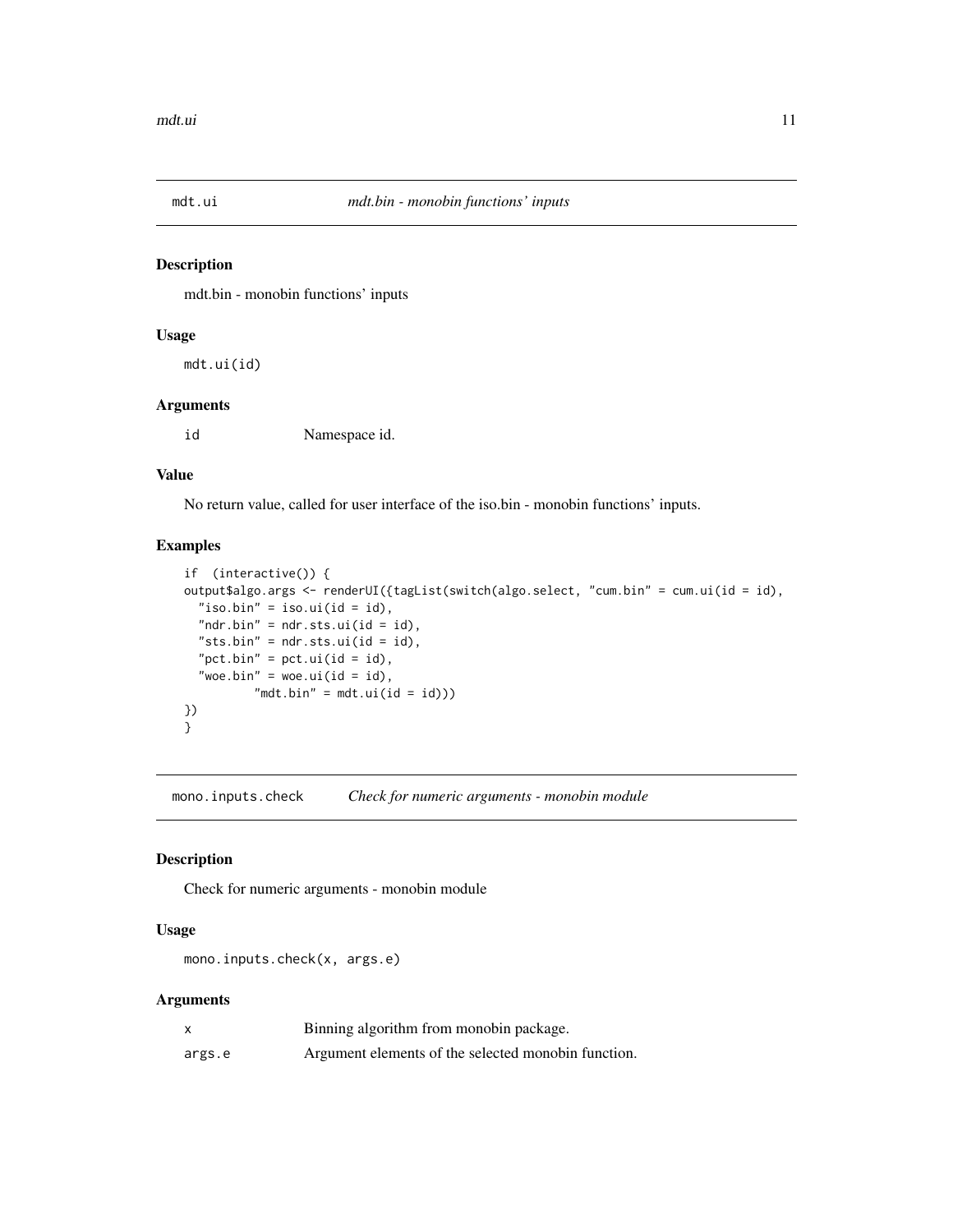# Value

Returns a list of two vectors: logical if validation is successful and character vector with validation message.

# Examples

```
if (interactive()) {
num.inp <- mono.inputs.check(x = bin.algo, args.e = args.e)
}
```

| monobin.fun | Evaluation expression of the selected monobin function and its argu- |
|-------------|----------------------------------------------------------------------|
|             | ments                                                                |

# Description

Evaluation expression of the selected monobin function and its arguments

# Usage

```
monobin.fun(x)
```
#### Arguments

x Binning algorithm from monobin package.

#### Value

Returns an evaluation expression of the selected monobin algorithm.

# Examples

if (interactive()) { expr.eval <- monobin.fun(x = algo) } monobin.fun( $x = "ndr.bin")$ 

<span id="page-11-0"></span>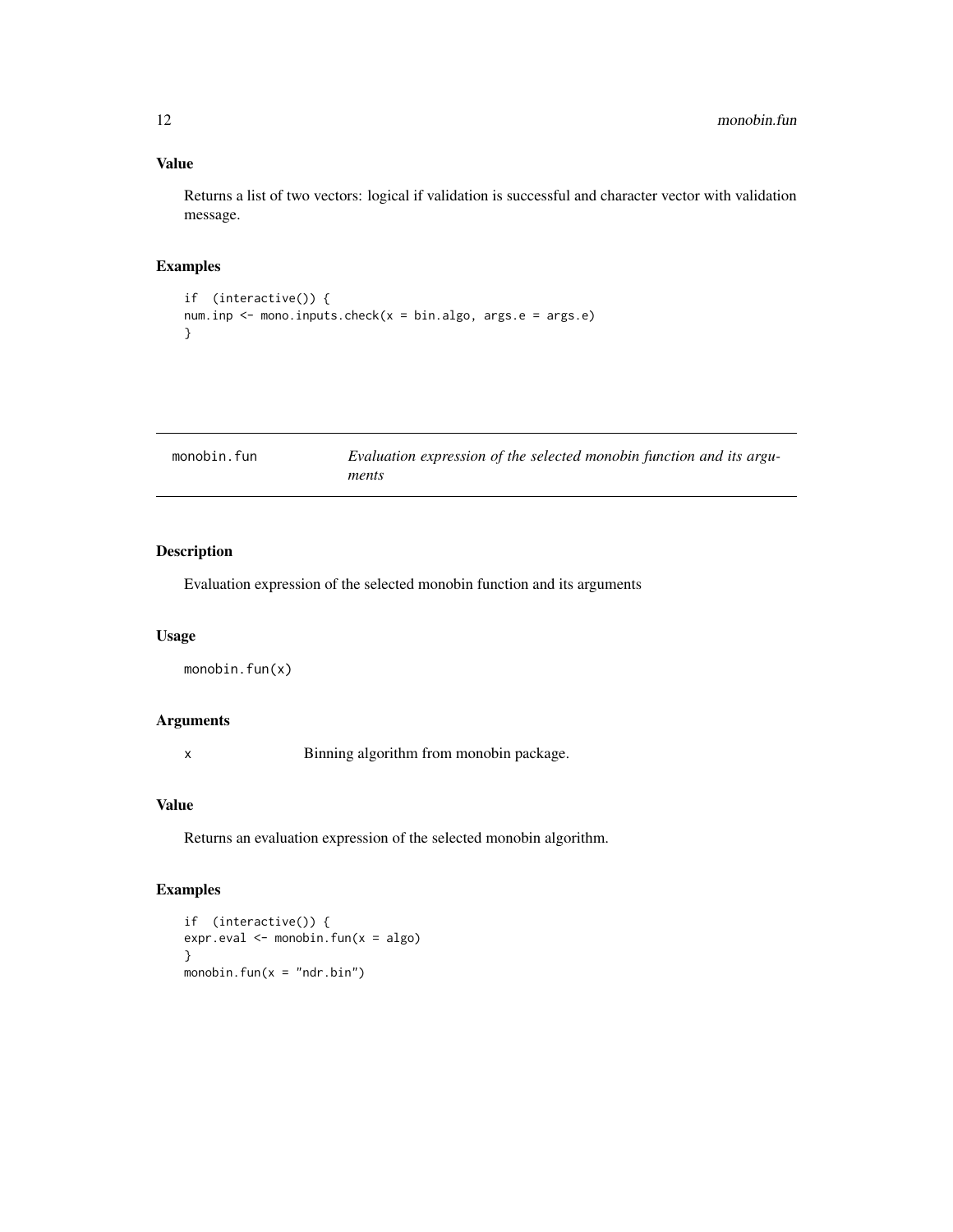<span id="page-12-0"></span>

Run monobin algorithm for the selected inputs

#### Usage

monobin.run(algo, target.n, rf, sc, args.e, db)

# Arguments

| algo      | Binning algorithm from monobin package.             |
|-----------|-----------------------------------------------------|
| target.n  | Selected target.                                    |
| rf        | Vector of a selected numeric risk factors.          |
| <b>SC</b> | Numeric vector of special case values.              |
| args.e    | Argument elements of the selected monobin function. |
| db        | Data frame of target and numeric risk factors.      |

#### Value

Returns a list of two data frame. The first data frame contains the results of implemented binning algorithm, while the second one contains transformed risk factors.

```
if (interactive()) {
tbls \leq withProgress(message = "Running the binning algorithm",
  value = 0, \{suppressWarnings(
    monobin.run(algo = bin.algo,
 target.n = isolate(input$trg.select),
 rf = isolate(input$rf.select),
 sc = scr. check. res[[1]],args.e = args.e,
 db = isolate(rv$db))
 )})
}
```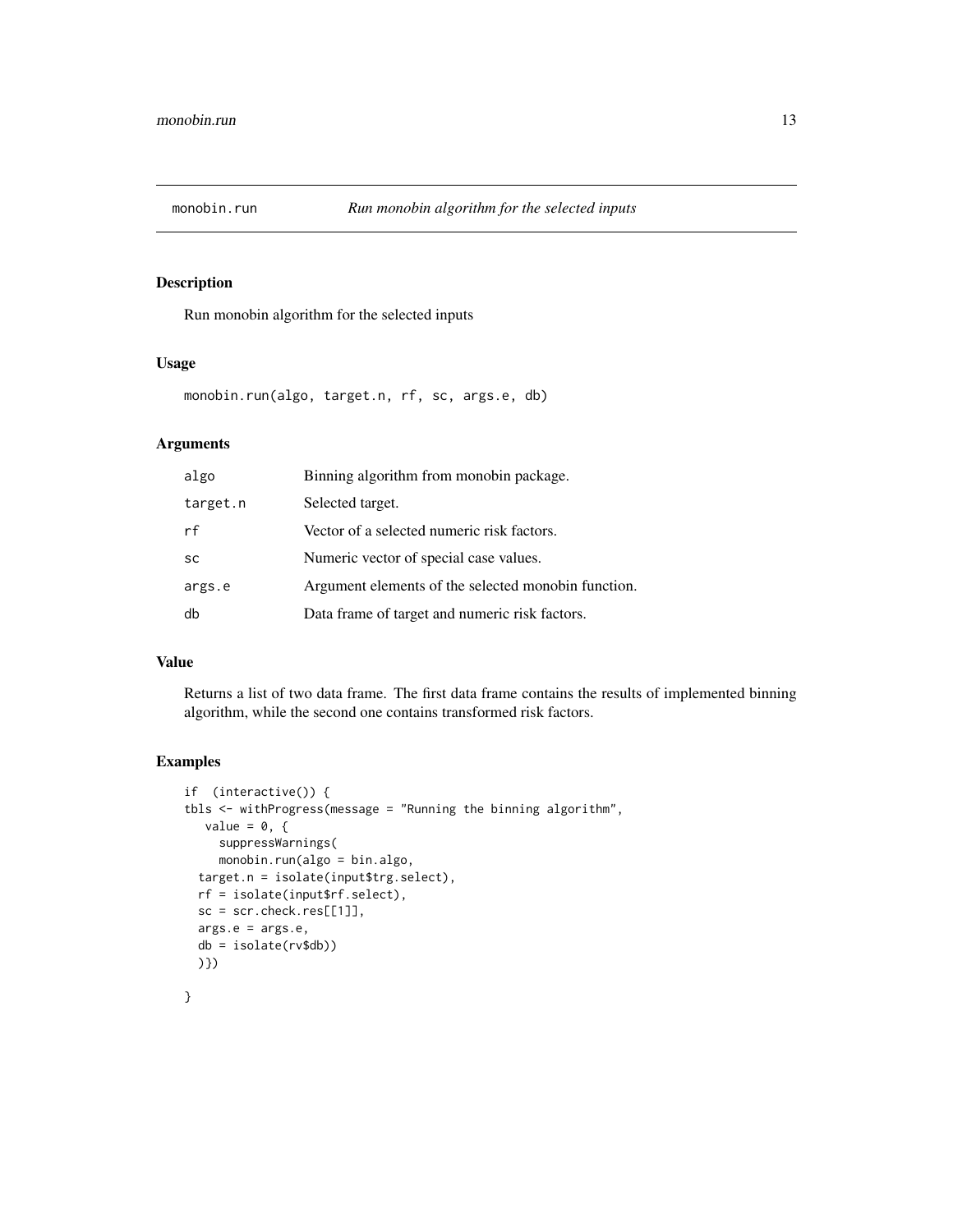<span id="page-13-0"></span>

Starts shiny application for the monobin package

#### Usage

```
monobinShinyApp()
```
# Value

Starts shiny application for the monobin package.

# Examples

```
if (interactive()) {
suppressMessages(library(monobinShiny))
monobinShinyApp()
}
```
ndr.sts.ui *ndr.bin / sts.bin - monobin functions' inputs*

#### Description

ndr.bin / sts.bin - monobin functions' inputs

### Usage

```
ndr.sts.ui(id)
```
# Arguments

id Namespace id.

#### Value

No return value, called for user interface of the ndr.bin / sts.bin - monobin functions' inputs.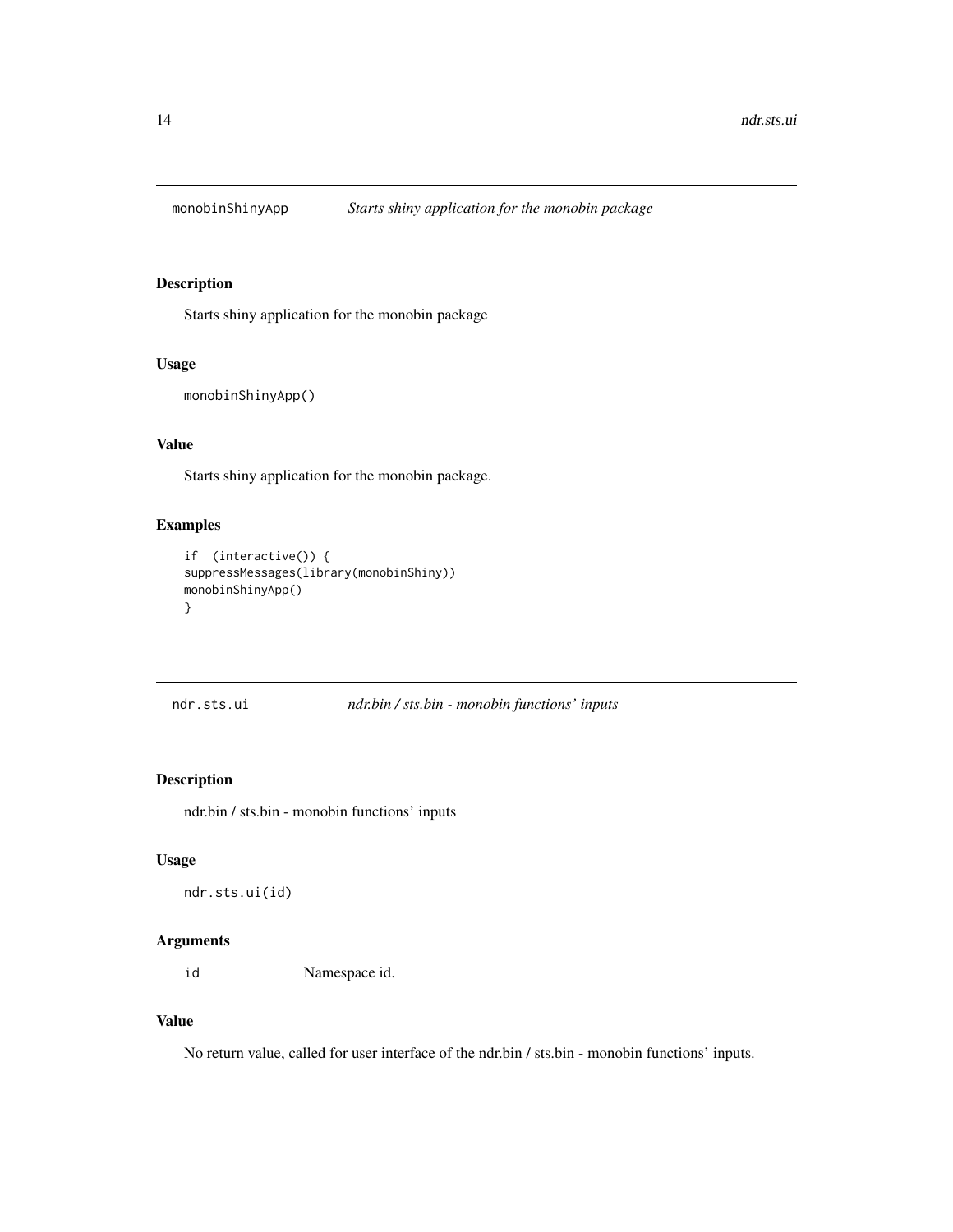# <span id="page-14-0"></span>num.inputs 15

#### Examples

```
if (interactive()) {
output$algo.args <- renderUI({tagList(switch(algo.select, "cum.bin" = cum.ui(id = id),
  "iso.bin" = iso.ui(id = id),
  "ndr.bin" = ndr.sts.ui(id = id),
  "sts.bin" = ndr.sts.ui(id = id),
  "pct.bin" = pct.ui(id = id),
  "woe.bin" = woe.ui(id = id),
          "mdt.bin" = mdt.ui(id = id)))
})
}
```
num.inputs *Numeric arguments - monobin module*

# Description

Numeric arguments - monobin module

#### Usage

num.inputs(x)

#### Arguments

x Binning algorithm from monobin package.

#### Value

Returns a list of two vectors: index and UI element label of numeric arguments of the selected monobin function.

#### Examples

if (interactive()) { inp.indx  $\leq$  num.inputs( $x = x$ ) }  $num.inputs(x = "cum/bin")$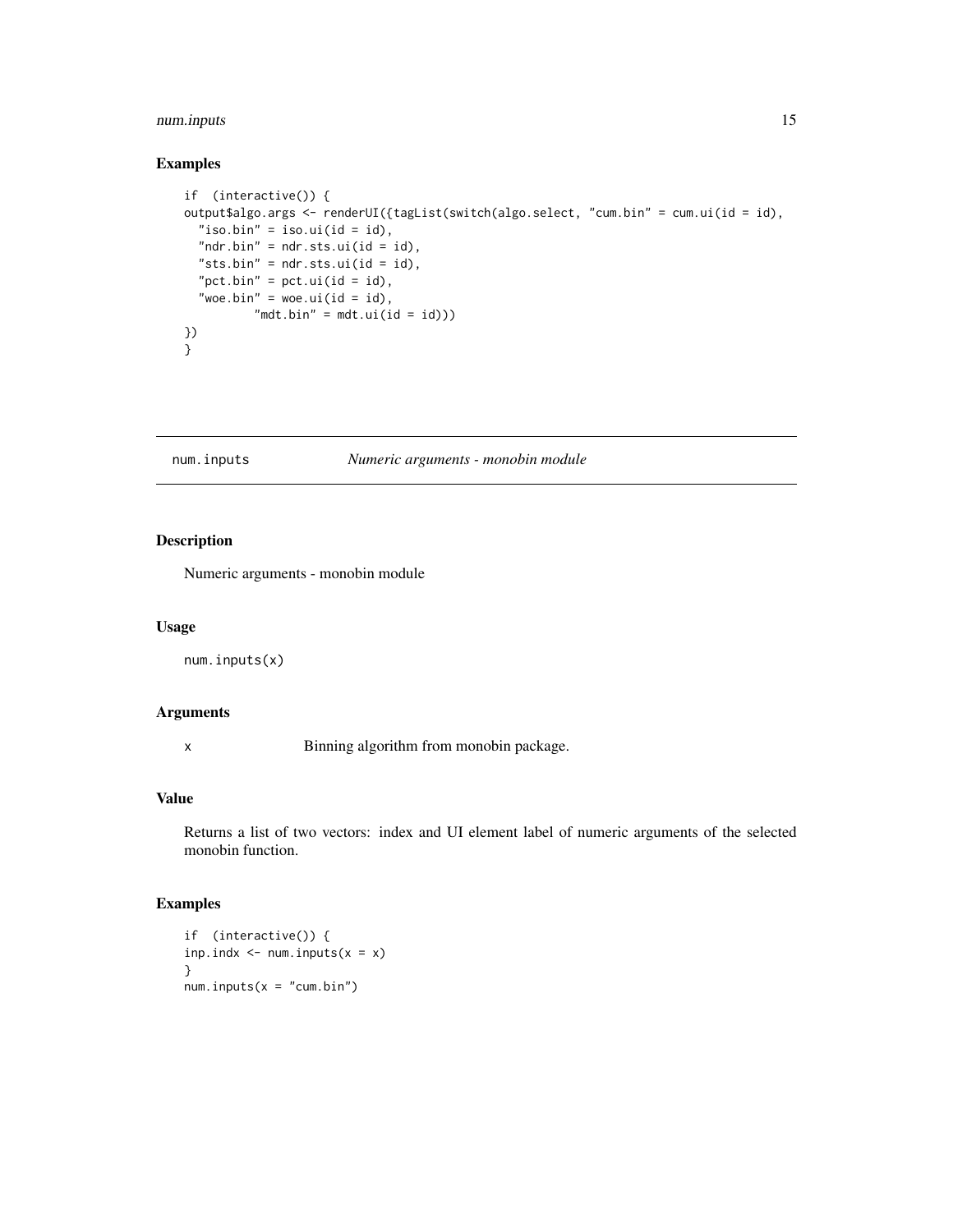<span id="page-15-0"></span>

Outliers imputation

# Usage

out.impute(tbl, rf, ub, lb, sc)

# Arguments

| tbl       | Data frame with risk factors ready for imputation. |
|-----------|----------------------------------------------------|
| rf        | Vector of risk factors to be imputed.              |
| ub        | Upper bound percentiles.                           |
| 1b        | Lower bound percentiles.                           |
| <b>SC</b> | Numeric vector of special case values.             |

# Value

Returns a list of three elements. The first element is a data frame with imputed values, the second element is a vector of newly created risk factors (with imputed values) and the third one is a data frame with information about possible imputation errors.

```
if (interactive()) {
imp.res <- suppressWarnings(
out import (tb1 = rv$db,rf = input$rf.out,
   ub = upper.pct,
   lb = lower.pct,
    sc = sca.check.res[[1]])
)
}
```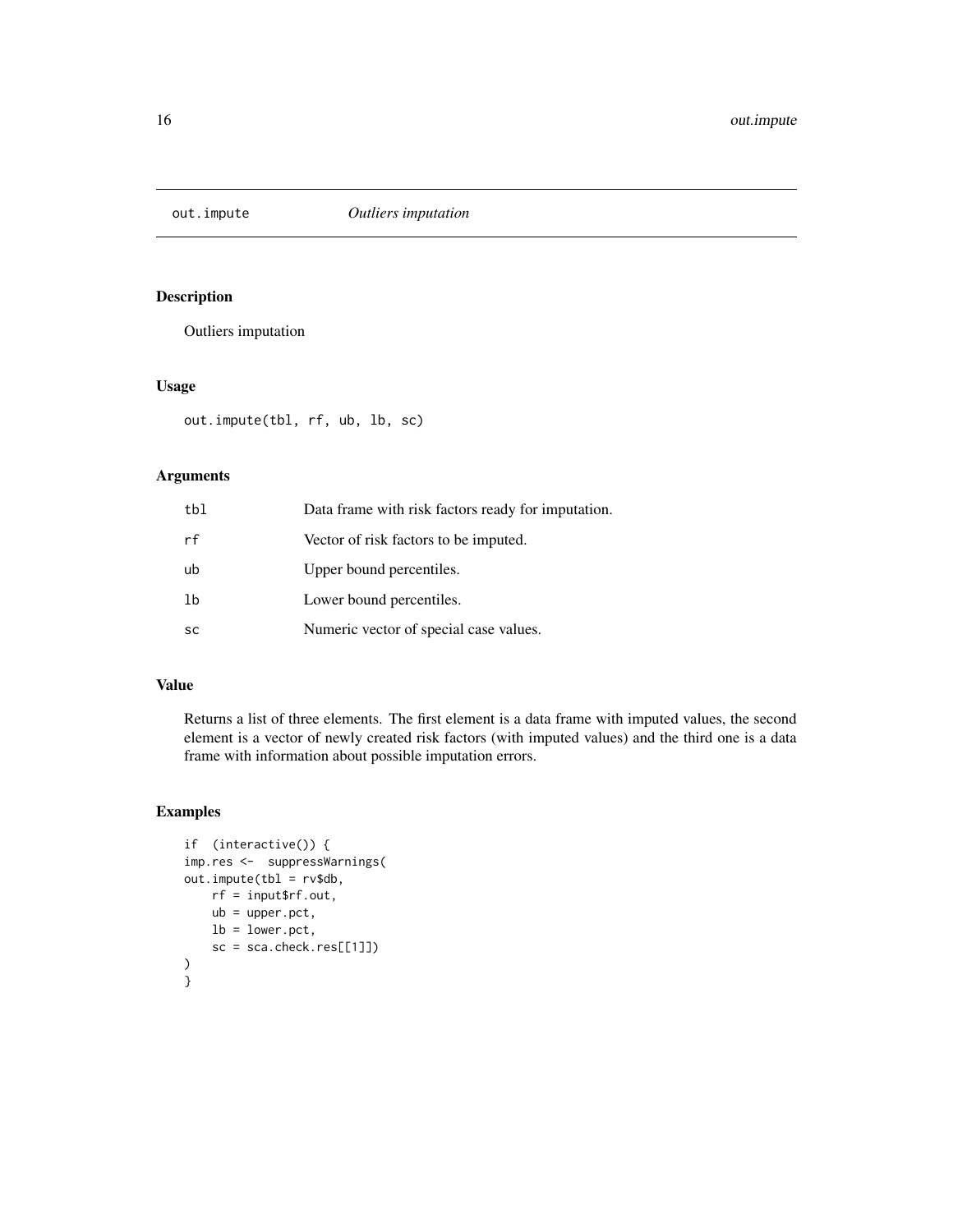<span id="page-16-0"></span>

pct.bin - monobin functions' inputs

# Usage

pct.ui(id)

#### Arguments

id Namespace id.

#### Value

No return value, called for user interface of the pct.bin - monobin functions' inputs.

# Examples

```
if (interactive()) {
output$algo.args <- renderUI({tagList(switch(algo.select, "cum.bin" = cum.ui(id = id),
  "iso.bin" = iso.ui(id = id),
  "ndr.bin" = ndr.sts.ui(id = id),
  "sts.bin" = ndr.sts.ui(id = id),
  "pct.bin" = pct.ui(id = id),
  "woe.bin" = woe.ui(id = id),
          "mdt.bin" = mdt.ui(id = id)))
})
}
```
sc.check *Special cases - check input values*

# Description

Special cases - check input values

#### Usage

sc.check(x)

#### Arguments

x Numeric vector of special case values.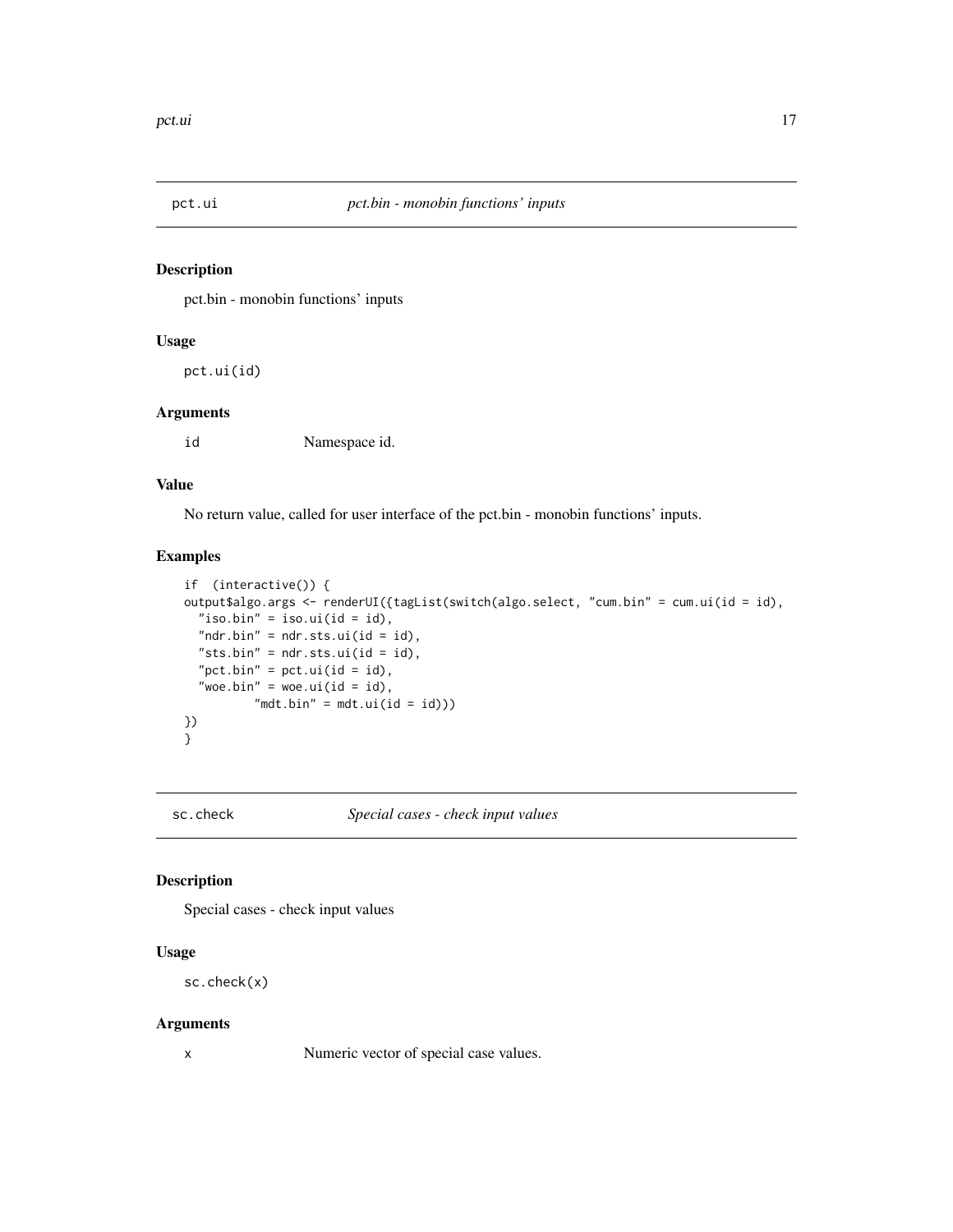### <span id="page-17-0"></span>Value

Returns a list of three vectors: special case input(s) converted to numeric type, number of special case input(s) that cannot be converted to numeric type (including NA, NaN and Inf) and special case input(s) that cannot be converted to numeric type.

# Examples

```
if (interactive()) {
sca.check.res <- sc.check(x = input$sc.all)
scr.check.res <- sc.check(x = input$sc.replace)
}
sc. check(x = "NA, \text{NaN}, \text{Inf")}sc.check(x = "NA, abc")sc.check(x = "NaN, abc")sc. check(x = "Inf, abc")sc.check(x = "9999999999, abc")
sc. check(x = "NA, \text{NaN}, \text{Inf}, 999999999'')
```
#### sc.impute *Special case imputation*

# Description

Special case imputation

#### Usage

sc.impute(tbl, rf, sc, sc.replace, imp.method)

# Arguments

| tbl        | Data frame with risk factors ready for imputation.                      |
|------------|-------------------------------------------------------------------------|
| rf         | Vector of risk factors to be imputed.                                   |
| SC         | Numeric vector of special case values.                                  |
| sc.replace | Numeric vector of special case values that are selected for imputation. |
| imp.method | Imputation method (mean or median).                                     |

# Value

Returns a list of three elements. The first element is a data frame with imputed values, the second element is a vector of newly created risk factors (with imputed values) and the third one is a data frame with information about possible imputation errors.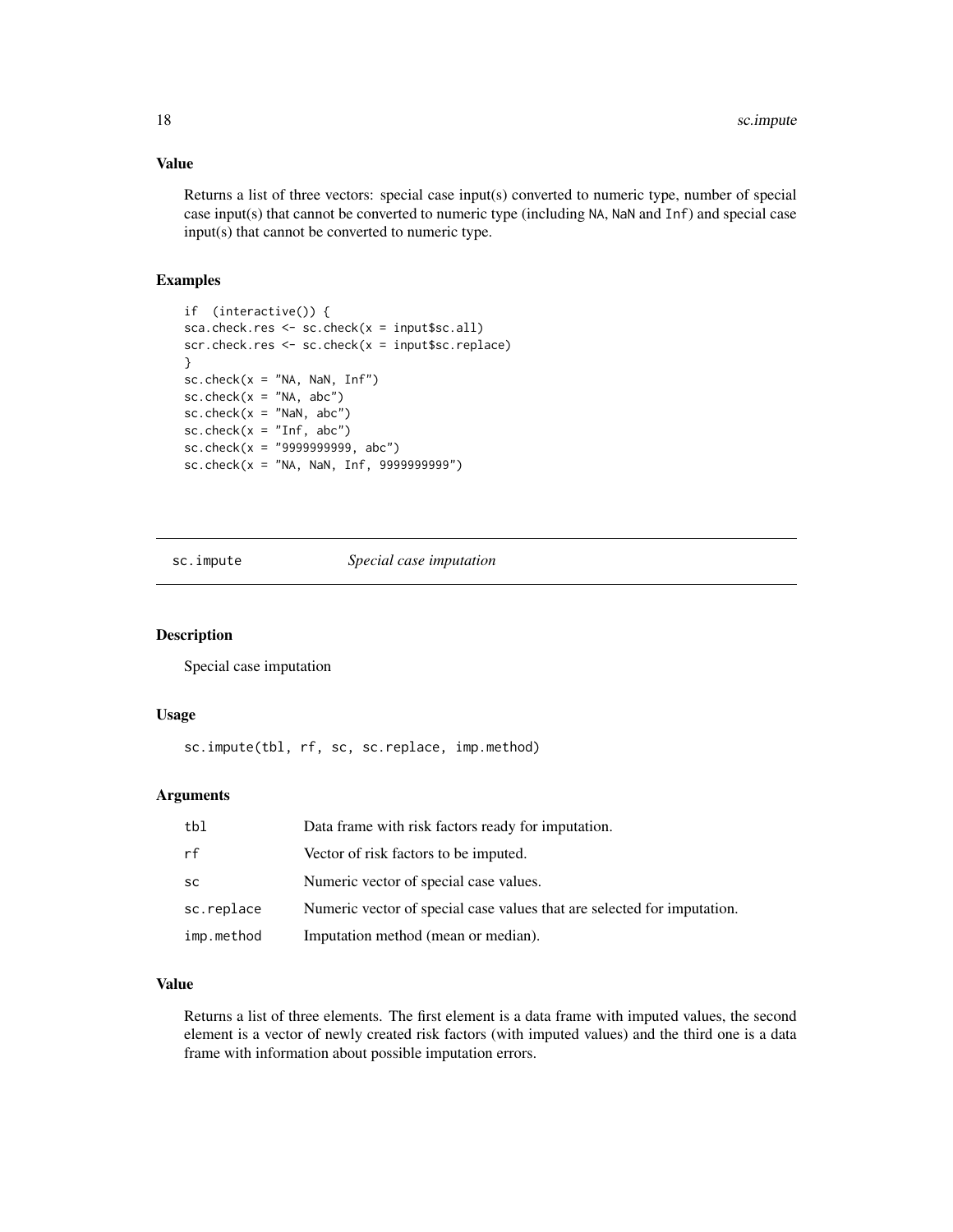#### <span id="page-18-0"></span>sync.m23  $19$

# Examples

```
if (interactive()) {
imp.res <- suppressWarnings(
    sc . impute(tbl = rv$db,rf = rf,sc = sca.check.res[[1]],sc.replace = scr.check.res[[1]],
   imp.method = imp.method)
\mathcal{L}}
```

| sync.m23 |  |
|----------|--|
|          |  |

Sync between descriptive statistics and monobin module after data im*port*

### Description

Sync between descriptive statistics and monobin module after data import

#### Usage

sync.m23(id, num.rf, module)

#### Arguments

| id     | Namespace id.                            |
|--------|------------------------------------------|
| num.rf | Vector of updated numeric risk factors.  |
| module | Descriptive statistic or monobin module. |

# Value

No return value, called in order to sync between descriptive statistics and monobin modules' UI elements after data import.

```
if (interactive()) {
observeEvent(rv$sync, {
sync.m23(id = "desc.imputation",
num.rf = rv$num.rf,
module = "desc")
sync.m23(id = "monobin",
num.rf = rv$num.rf,
module = "monobin")
rv$rf.imp <- NULL
rv$rf.out <- NULL
}, ignoreInit = TRUE)
}
```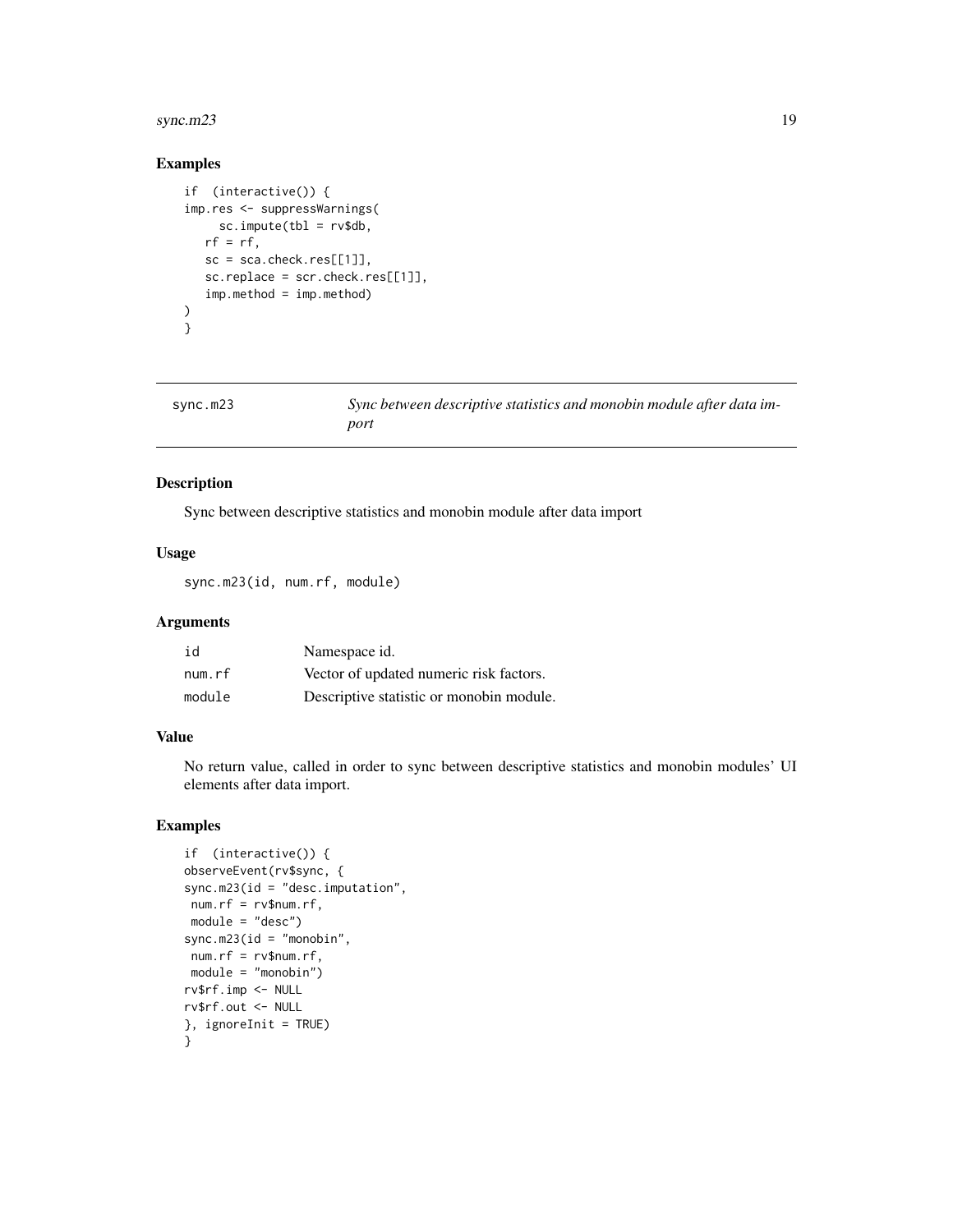<span id="page-19-0"></span>

Sync between descriptive statistics and monobin module after imputation process

#### Usage

sync.m23.imp(id, num.rf, module)

# Arguments

| id     | Namespace id.                            |
|--------|------------------------------------------|
| num.rf | Vector of updated numeric risk factors.  |
| module | Descriptive statistic or monobin module. |

#### Value

No return value, called in order to sync between descriptive statistics and monobin modules' UI elements after imputation process.

# Examples

```
if (interactive()) {
observeEvent(rv$sync2, {
rf.update.2 <- c(rv$num.rf[!rv$num.rf%in%rv$target.select.2], rv$rf.imp, rv$rf.out)
sync.m23.imp(id = "desc.imputation",
    num.rf = rf.update.2,
     module = "desc")
}, ignoreInit = TRUE)
}
```
upd.dm *Update data manager UI output*

#### Description

Update data manager UI output

#### Usage

upd.dm(id, dummy)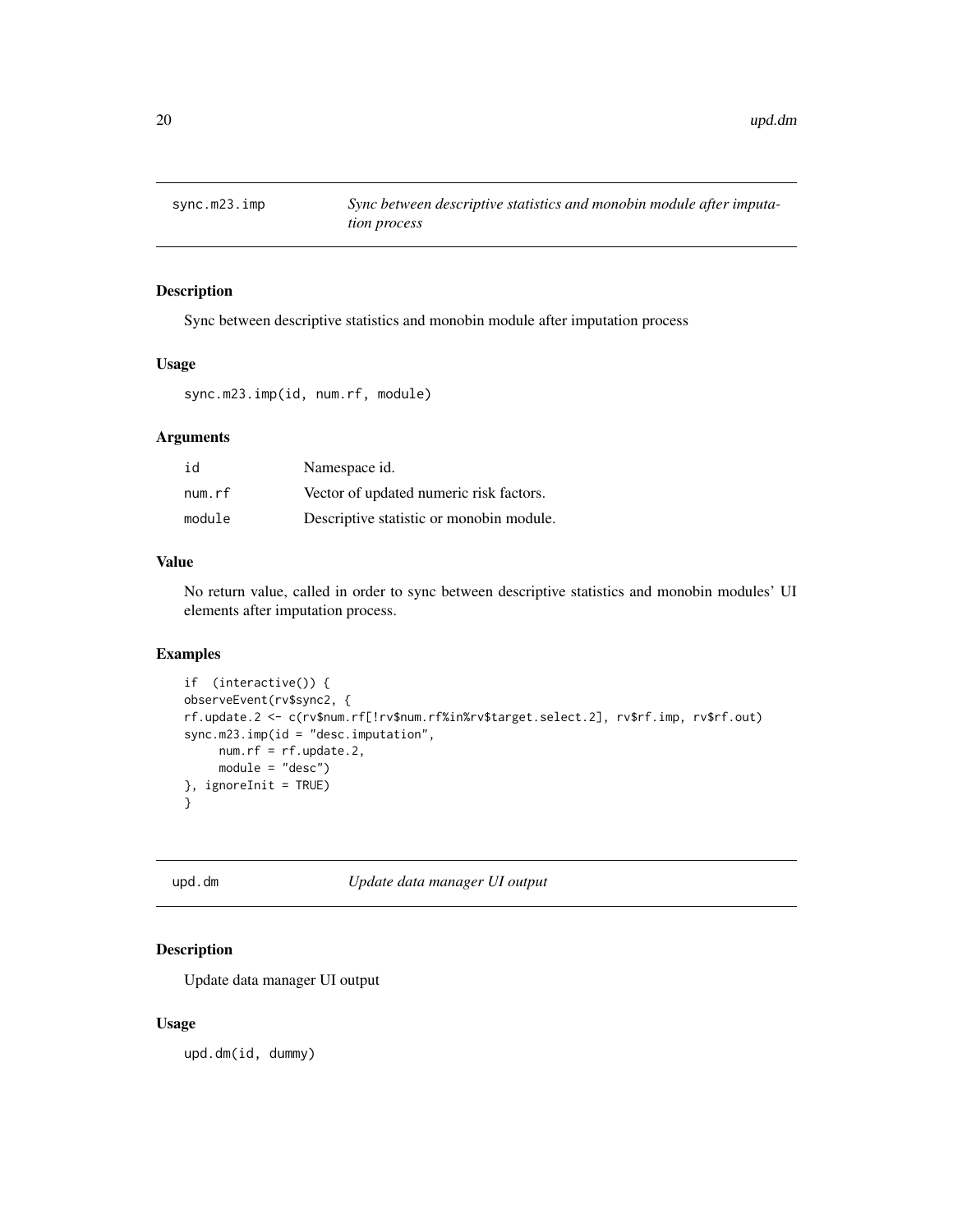# <span id="page-20-0"></span>upd.si.m23 21

#### Arguments

| id    | Namespace id.                                                                  |
|-------|--------------------------------------------------------------------------------|
| dummy | A logical value indicating whether gcd data (from monobin package) or specific |
|       | csv file are imported.                                                         |

# Value

No return value, called in order to update data manager UI output after data import.

# Examples

```
if (interactive()) {
observeEvent(rv$dm.uptd, {
upd.dm(id = "data.manager", dummy = rv$import.dummy)
}, ignoreInit = TRUE)
}
```

| upd.si.m23 | Sync between descriptive statistics and monobin module |  |  |  |  |  |
|------------|--------------------------------------------------------|--|--|--|--|--|
|------------|--------------------------------------------------------|--|--|--|--|--|

# Description

Sync between descriptive statistics and monobin module

#### Usage

```
upd.si.m23(upd.rf, num.rf, session)
```
# Arguments

| upd.rf  | Vector of risk factor field ids that need to be updated. |
|---------|----------------------------------------------------------|
| num.rf  | Vector of updated numeric risk factors.                  |
| session | Session object.                                          |

#### Value

No return value, called in order to sync between descriptive statistics and monobin modules' UI elements after imputation procedures.

```
if (interactive()) {
upd.isi.m23(upd.rf = upd.rf,num.rf = num.rf,session = session)
}
```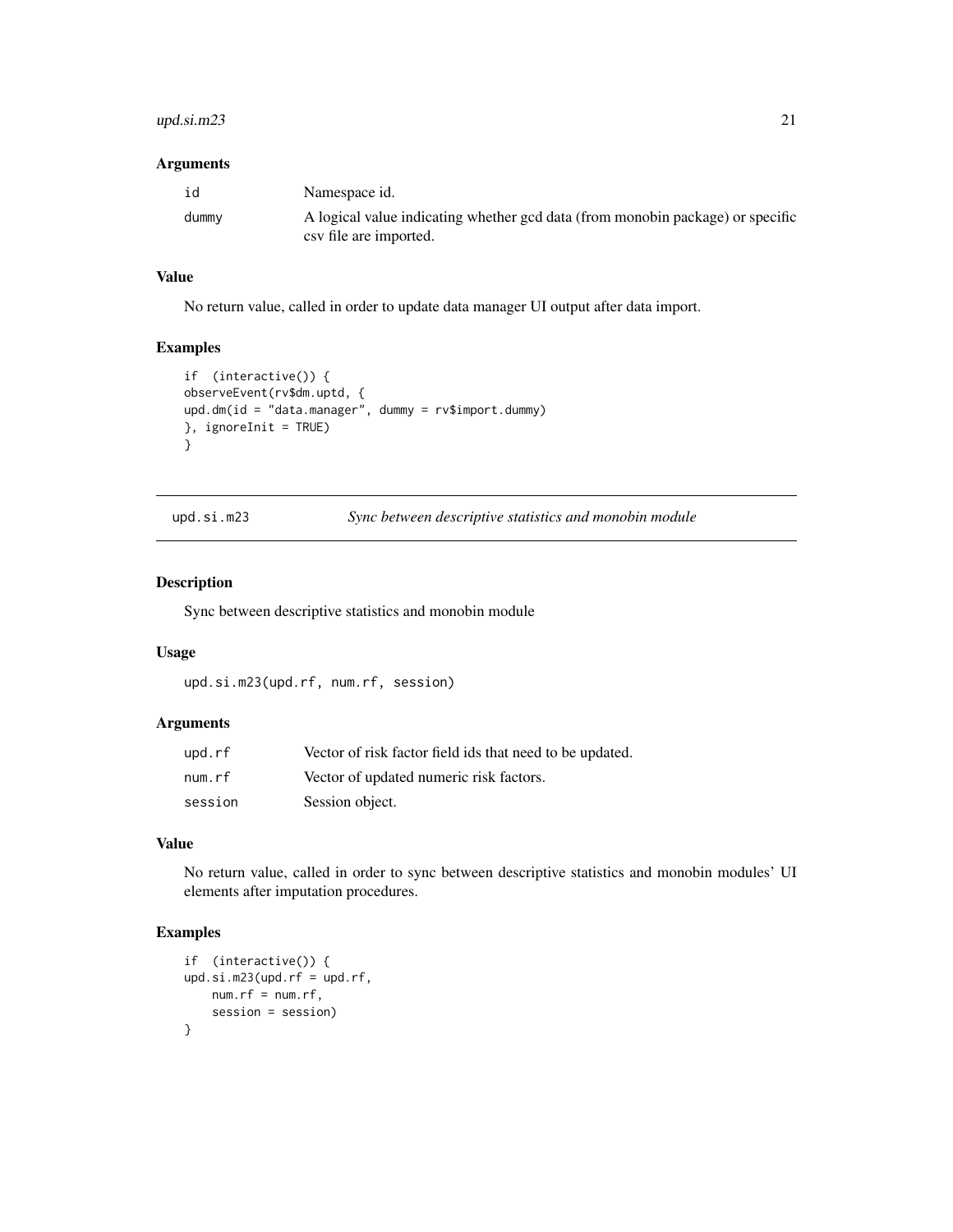<span id="page-21-0"></span>

woe.bin - monobin functions' inputs

# Usage

woe.ui(id)

# Arguments

id Namespace id.

#### Value

No return value, called for user interface of the woe.bin - monobin functions' inputs.

```
if (interactive()) {
output$algo.args <- renderUI({tagList(switch(algo.select, "cum.bin" = cum.ui(id = id),
  "iso.bin" = iso.ui(id = id),
  "ndr.bin" = ndr.sts.ui(id = id),
  "sts.bin" = ndr.sts.ui(id = id),
  "pct.bin" = pct.ui(id = id),
  "woe.bin" = woe.ui(id = id),
          "mdt.bin" = mdt.ui(id = id)))
})
}
```